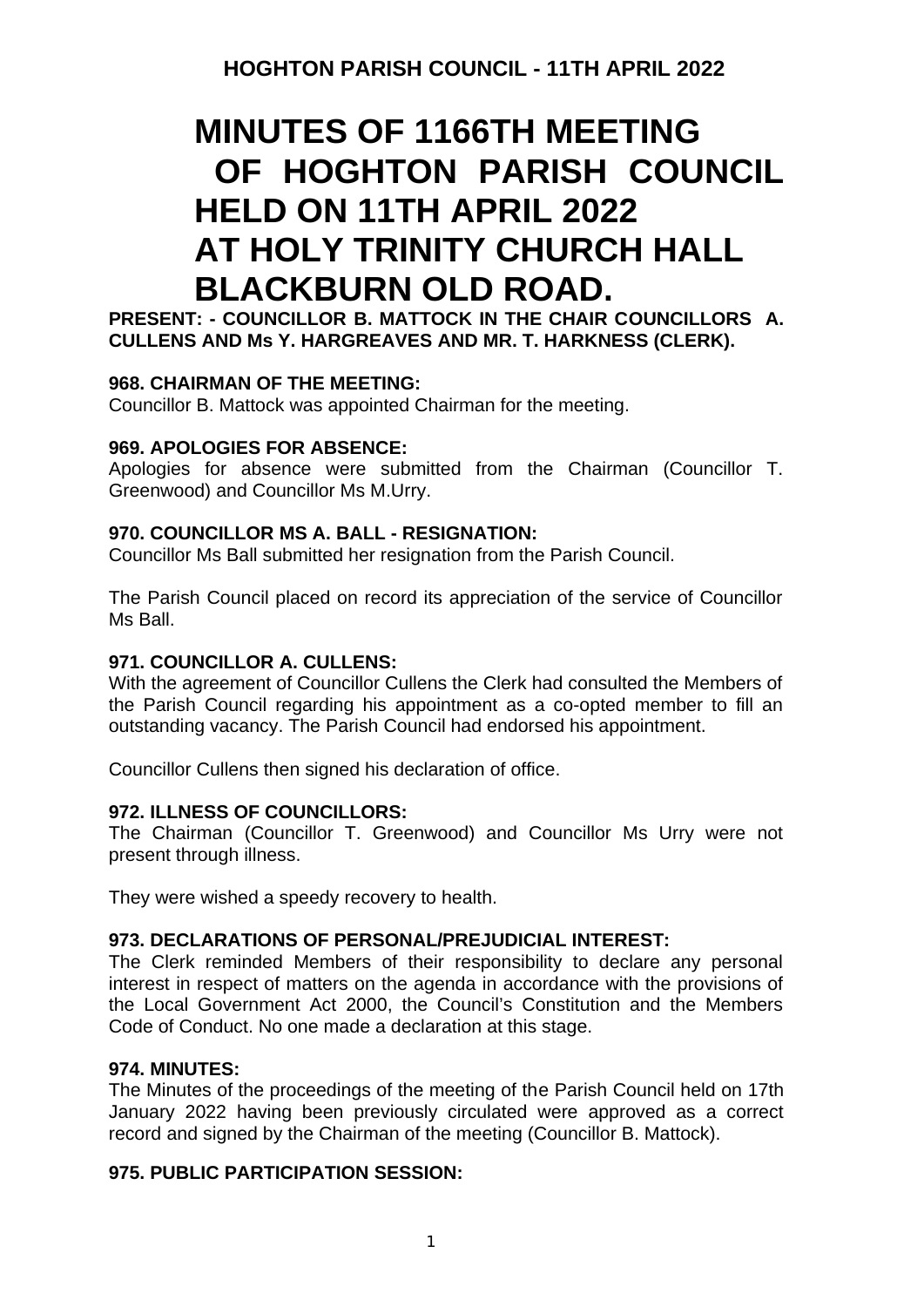# **HOGHTON PARISH COUNCIL – 11TH APRIL 2022.**

# **As there were no Members of the Public present the Parish Council continued with the items on the Agenda,**

### **976. POLICE REPORT:**

#### **(A). LIAISON:**

The police officer responsible for Hoghton had been temporarily seconded to other duties.

There had been a range of consultations issued by the Police and Crime Commissioner since the last meeting regarding various topics. Details had been circulated including his Policing Plan for Lancashire 2022 to 2024.

The police alerts had also been circulated.

#### **(B). CONSUMER ALERTS – TRADING STANDARDS:**

The Clerk submitted the latest consumer alerts from the County Council's Trading Standards Officer.

#### **977. LALC REPORT:**

Updates from LALC on current issues and various consultation documents had been circulated since the last meeting.

The Parish Council was reminded of the changes to the organisation with effect from the end of January 2022.

A report was presented on the Parish and Town Councils (Highways Special) Conference held on 19th March 2022. Various initiatives would be introduced such as a phone app for reporting potholes,the establishment of dedicated gully cleaning teams for specific areas, improvements to the County Mapping System (Mario),training for Parish Councils on the use of hand held speed cameras and the enforcement of 20mph zones.The Clerk would circulate the slide presentation made to the Conference for the information of Members.

The invoice for the Association's Subscription Fees for 2022/23 was submitted amounting to £161.06 compared with the figure for 2021/2002 of £174.11 This was a slight decrease from last year.

The Parish Council agreed to continue membership of the Lancashire Association of Local Councils and to the payment of the annual subscription fees for 2022/23 amounting to £161.06.

#### **978. HIGHWAYS AND FOOTPATHS:**

# **(A). SITE VISIT:**

Councillor Cullens and a local resident had held a site inspection and several issues were reported to the County Council these included a a request for a Grit Bin at Long Barn Row potholes at Barracks Row (which had now been filled) and Viaduct Road. A missing street sign at Chapel Lane was due to be replaced by 18th April by Chorley Council.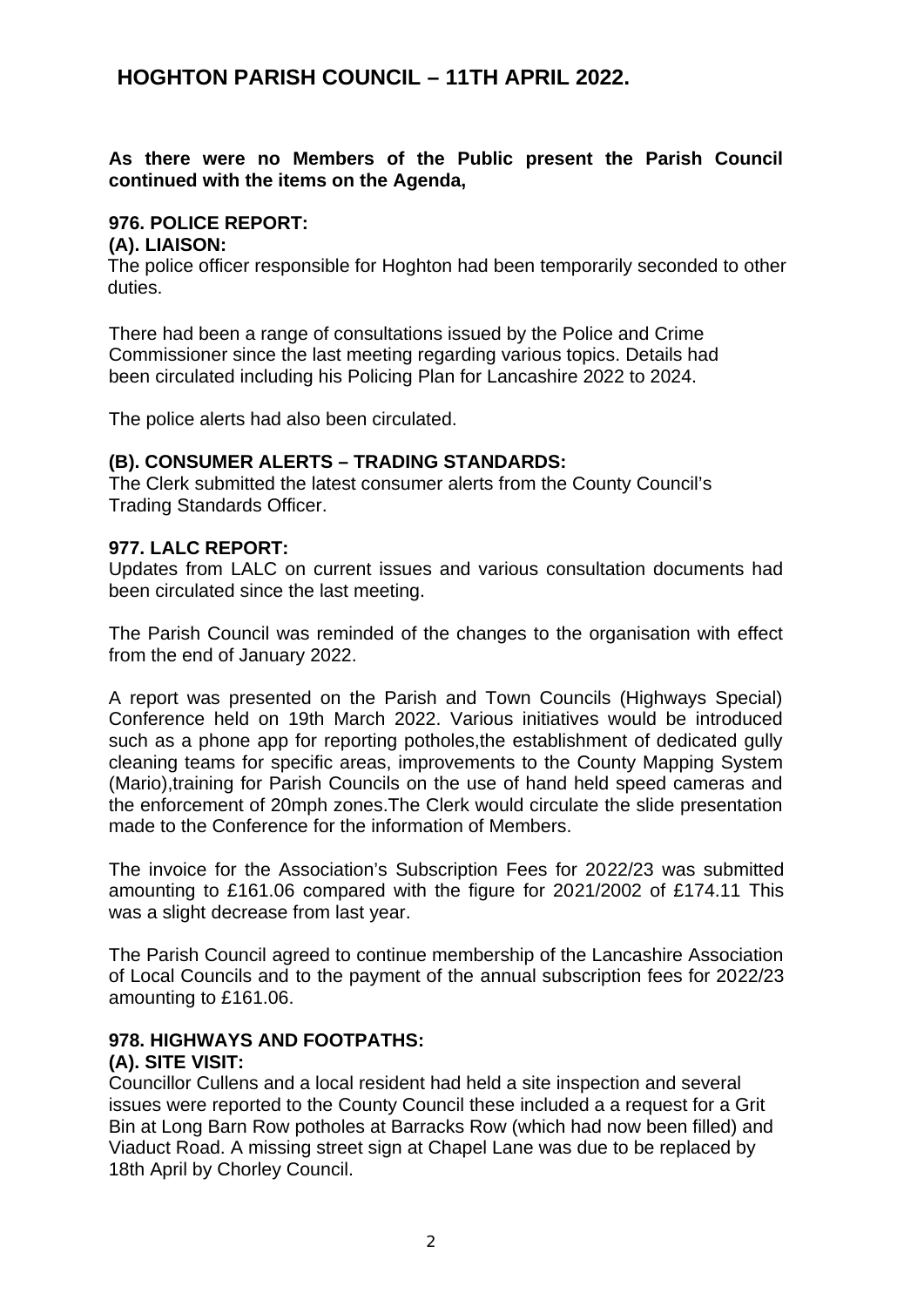# **HOGHTON PARISH COUNCIL - 11TH APRIL 2022**

# **(B).QUAKER BROOK LANE/THE STRAITS - TRAFFIC:**

Following the site visit by County Councillor Edwards the County Highways Cabinet Member and the public campaign for a traffic management scheme incorporating a mini roundabout the Cabinet at the County Council had considered the suggestions.

They decided that yellow lines prohibiting parking would be introduced from Quaker Brook Lane to the Post Office at The Straits. These would be supported by improved sight lines at Quaker Brook Lane,more police traffic patrols more speed surveys and the use of mobile speed cameras.

The effectiveness of these measures would be subject to review in six months.

# **(C). FOOTPATH :**

The Parish Council was informed that there had been no further developments on the footpath leading from Hey Barn to the housing development in South Ribble.

The County Council would be asked for a progress report.

# **(D). STATION ROAD:**

The County Council had asked Openreach to cut back the hedge and would monitor this to ensure the work was done.Some work had been done.

# **(E). GIB LANE/CHAPEL LANE:**

The County Council had asked their contractors to undertake the work to the footways but no work had yet taken place.

The area would be inspected to see what work had been done.

# **(F). ROAD SIGN HOGHTON LANE:**

Following comments about the deer sign the Traffic Management Team were looking into this and an update on the progress would be sought.

#### **(G). HIGHWAYS WINTER BRIEFINGS:**

The latest winter briefings had been circulated.

#### **(H). FOOTPATHS/CYCLING SURVEY:**

The County Council had ask the Parish Council to undertake a survey to be completed by 7th May 2022.

#### **(I). DANGEROUS TREES:**

It was reported that there were several dead and dying trees in the Parish which were along highway boundaries .

The Tree Officer would be asked to carry out an inspection.

# **979. CHORLEY/COUNTY COUNCIL REPORT:**

No report was presented.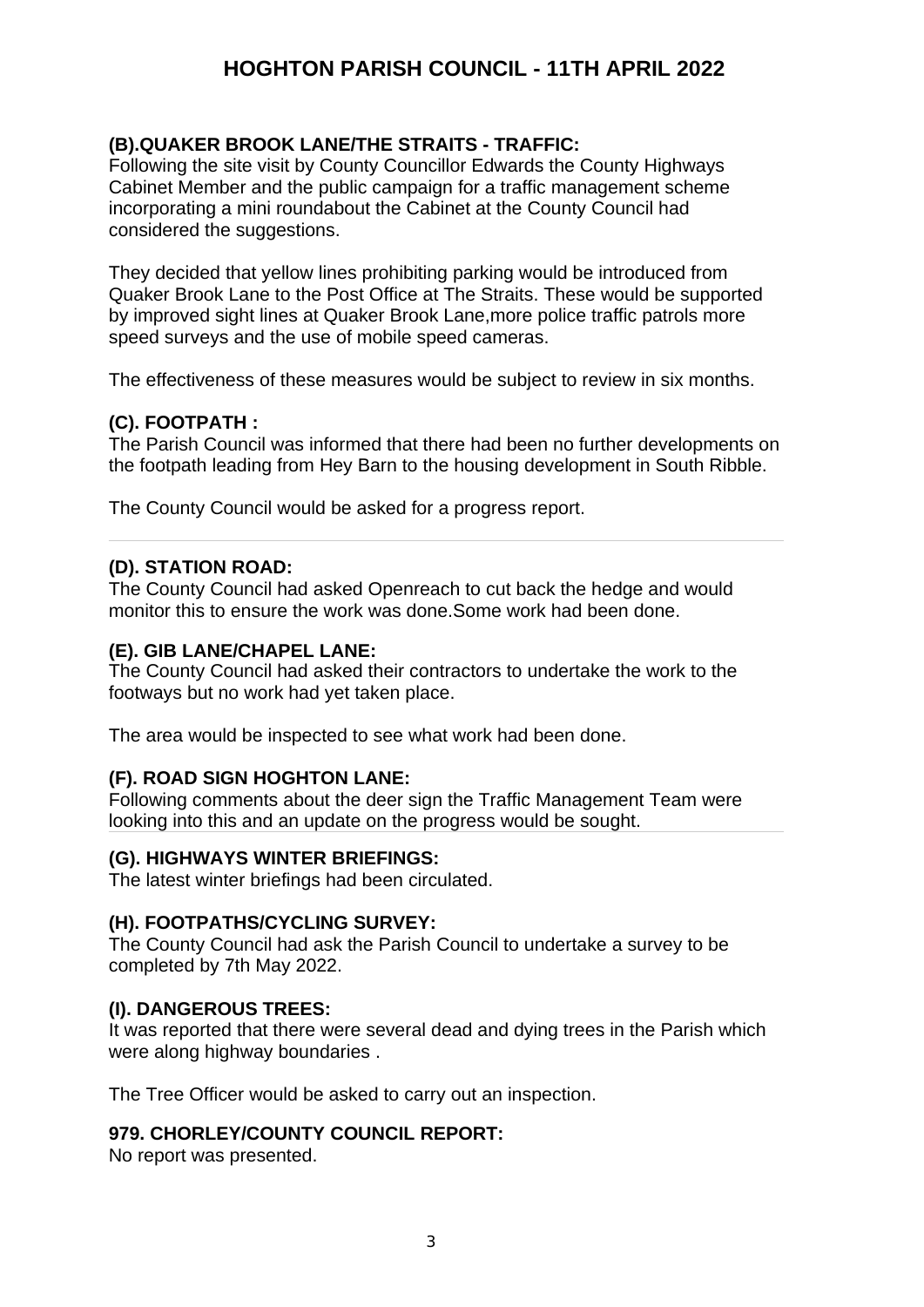# **HOGHTON PARISH COUNCIL – 11TH APRIL 2022.**

# **980.PLANNING REPORT:**

# **(A) DECISIONS:**

The following decisions had been made since the last meeting.

1.Erection of single storey front extension with glass walkway Brookhouse Barn Hoghton Lane (App no 21/01430/FULHH) - Granted.

2. Single storey side extension Ellisland Station Road (App no 22/00041/FULHH) - Granted.

3. Application to discharge condition no.18 (building recording and analysis) attached to planning permission ref:21/01051/FUL (Conversion of barn and shippon to boardinghouse) Straits Farm The Straits (App no 22/00229/DIS.) - Condition Discharged.

# **(B). APPLICATIONS:**

The following applications has been received since the last meeting of the Parish Council.

1. Two storey side extension 1 Bell Villas Gib Lane. (App no 22/00297/FULHH).

2. Application to discharge condition 8 (archaeological investigation scheme of planning permission ref 20/00716/FUL) (Conversion of existing Methodist Chapel into a dwelling including first floor rear extension) Pearson House Chapel Lane. (App no 22/00318/DIS.).

3. [Front porch](https://planning.chorley.gov.uk/online-applications/applicationDetails.do?keyVal=R8DZCTETKAK00&activeTab=summary) Heatherdale Quaker Brook Lane (App no 22/00259/FULHH) '

4[.Part single storey/part two storey side/rear extension](https://planning.chorley.gov.uk/online-applications/applicationDetails.do?keyVal=R8F3F9ET05P00&activeTab=summary) Bank House 4 Bolton Road (App no 22/00264/FULHH).

5[.Section 73 application to vary condition no.3 \(approved plans\) attached to](https://planning.chorley.gov.uk/online-applications/applicationDetails.do?keyVal=R8QY0QETKBT00&activeTab=summary) planning permission ref:21/00965/FUL (Erection of five dwellings and garages) in [order to include dormers to all plots, estate access gates, amend](https://planning.chorley.gov.uk/online-applications/applicationDetails.do?keyVal=R8QY0QETKBT00&activeTab=summary) materials/frontages to all plots, reposition roof lights to all plots, and amend [balcony surrounds of plots 1, 2, 3, and 4](https://planning.chorley.gov.uk/online-applications/applicationDetails.do?keyVal=R8QY0QETKBT00&activeTab=summary) Straits Farm The Straits (App no 22/00294/FUL).

6[.Application for works to protected trees - Chorley BC TPO 10 \(Hoghton\) 1991:](https://planning.chorley.gov.uk/online-applications/applicationDetails.do?keyVal=R8FU20ETLER00&activeTab=summary) [T2 Oak - Fell; and T1 and T3 Oaks - Remove epicormic growth](https://planning.chorley.gov.uk/online-applications/applicationDetails.do?keyVal=R8FU20ETLER00&activeTab=summary) Heatherdale Quaker Brook Lane (App no 22/00268/TPO).

7. Application to discharge condition no 4 (materials) attached to listed building consent ref 20/00717/LBC - Application for listed building consent for the conversion of existing Methodist Chapel into one dwelling,including a first floor rear extension Pearson House Chapel Lane (App no 2200176/DIS)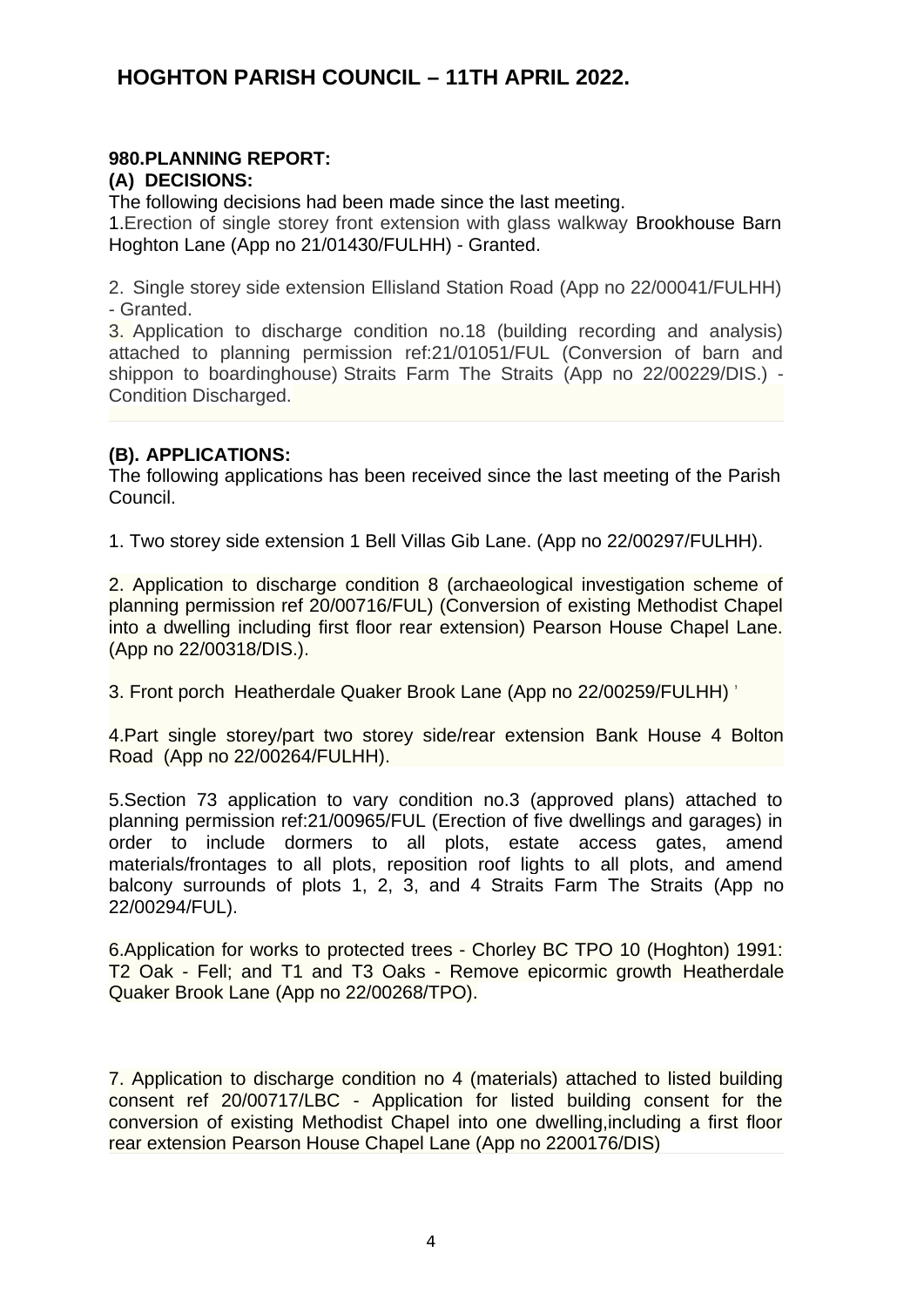# **HOGHTON PARISH COUNCIL - 11TH APRIL 2022**

8. [Part two storey/part single storey rear extension \(following demolition of](https://planning.chorley.gov.uk/online-applications/applicationDetails.do?keyVal=R6SKQ1ETM6000&activeTab=summary) [existing two storey extension and conservatory\) and elevational alterations](https://planning.chorley.gov.uk/online-applications/applicationDetails.do?keyVal=R6SKQ1ETM6000&activeTab=summary) 103 Chapel Lane. (App no 22/00134/FULHH).

No comments had been received and the Clerk would notify Chorley Council.

# **981.ACCOUNTS FOR PAYMENT:**

The following accounts were submitted for payment.

| 1. T.<br><b>Harkness</b>            | Salary and expenses quarter ended 30<br>September 2021. | £835,25. |
|-------------------------------------|---------------------------------------------------------|----------|
|                                     |                                                         |          |
| 2.HMRC                              | Tax                                                     | £194.04  |
|                                     |                                                         |          |
| 3.CPRE                              | <b>Annual Subscription</b>                              | £36.00.  |
|                                     |                                                         |          |
| 4.<br>Whitehead<br>and Aldrich      | <b>Payroll Administration</b>                           | £54.00.  |
|                                     |                                                         |          |
| 5. Holy Trinity<br>Parish<br>Church | Room Hire - April 2022                                  | £20.00   |
|                                     |                                                         |          |
| 6. A<br><b>Harkness</b>             | <b>Computer Repairs</b>                                 | £50.00   |

#### **982. MAINTENANCE CONTRACT:**

The Annual Maintenance was renewed.

#### **983. COMMUNICATIONS UPDATE:**

Various documents had been circulated for consideration by the Parish Council.

#### **984. PARISH COUNCIL VACANCIES:**

The current situation regarding the vacancies on the Parish Council were reported. The vacancies for two seats following the resignation of two Members had been advertised by the Elections Office at Chorley and the closing date for nominations was 19th April 2022.

#### **985. QUEEN`S PLATINUM JUBILEE:**

Details of events in the Parish currently proposed were reported.

Grants were available from the Lottery Jubilee Fund but this was only open voluntary groups Parish Councils could not appl**y**

However they could allocate funds from their budget for events in their area.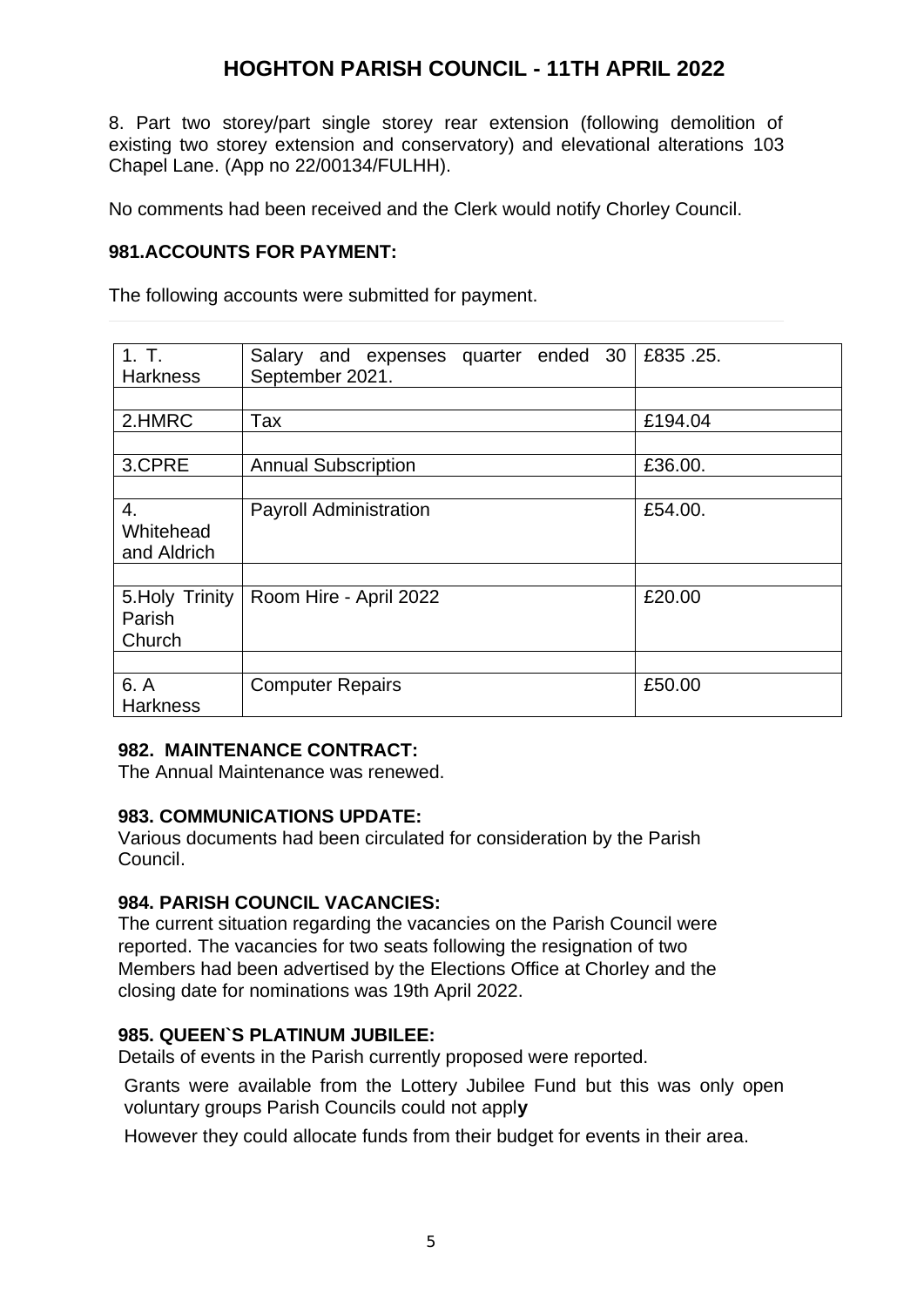# **HOGHTON PARISH COUNCIL – 11TH APRIL 2022.**

Also the County Council had allocated money to each County Councillor for events in their area as had Chorley Council. Applications for money were to be made to the Councillor concerned.

It had been suggested that the Parish Council plant Queen Elizabeth the second rose trees at the War Memorial.

Residents from Riley Green were proposing an event on the Pinfold to mark the Jubilee and had asked for a grant towards it. Copies of the grant application forms had been sent to the organisers.

The Parish Council agreed to make a grant of £100.00 towards this event.

Events at Hoghton Tower would be discussed with their Land Agent.

An update of the events which were to take place would be published.

#### **986. CRIPPLEGATE LANE - RAT INFESTATION:**

Chorley Council would be asked for an update on the current situation.

# **987. CHORLEY/PARISH LIAISON MEETING:**

Details of the meeting on Wednesday 16th March 2022 were reported.

#### **988.COMMUNITY INFRASTRUCTURE LEVY:**

The Parish Council had not received any allocations of funds under the Levy for 2021/22.

#### **989.PRECEPT 2022/23.**

The Annual Precept of £6000.00. had been paid.

#### **990. AUDIT 2021/22.**

The Annual Audit of the Parish Council Accounts would take place on 1st July 2022 and full details would be submitted to the next meeting.

#### **991.CHRISTMAS TREE:**

The Parish Council considered the current position relating to the provision of a Christmas Tree in the Parish this year.

Despite efforts to site a Christmas Tree on the Pinfold last year this had not proved possible.because of time constraints,however discussions had taken place regarding power supplies and funding had been reserved.

However, the proposal would be reviewed earlier in 2022 . The proposal would be considered at the next meeting.Site inspections would be undertaken to assess suitable sites.

#### **992. NOTICE BOARD - HOGHTON BOTTOMS:**

In future arrangements would be made for Parish Council notices to be put on the notice board.